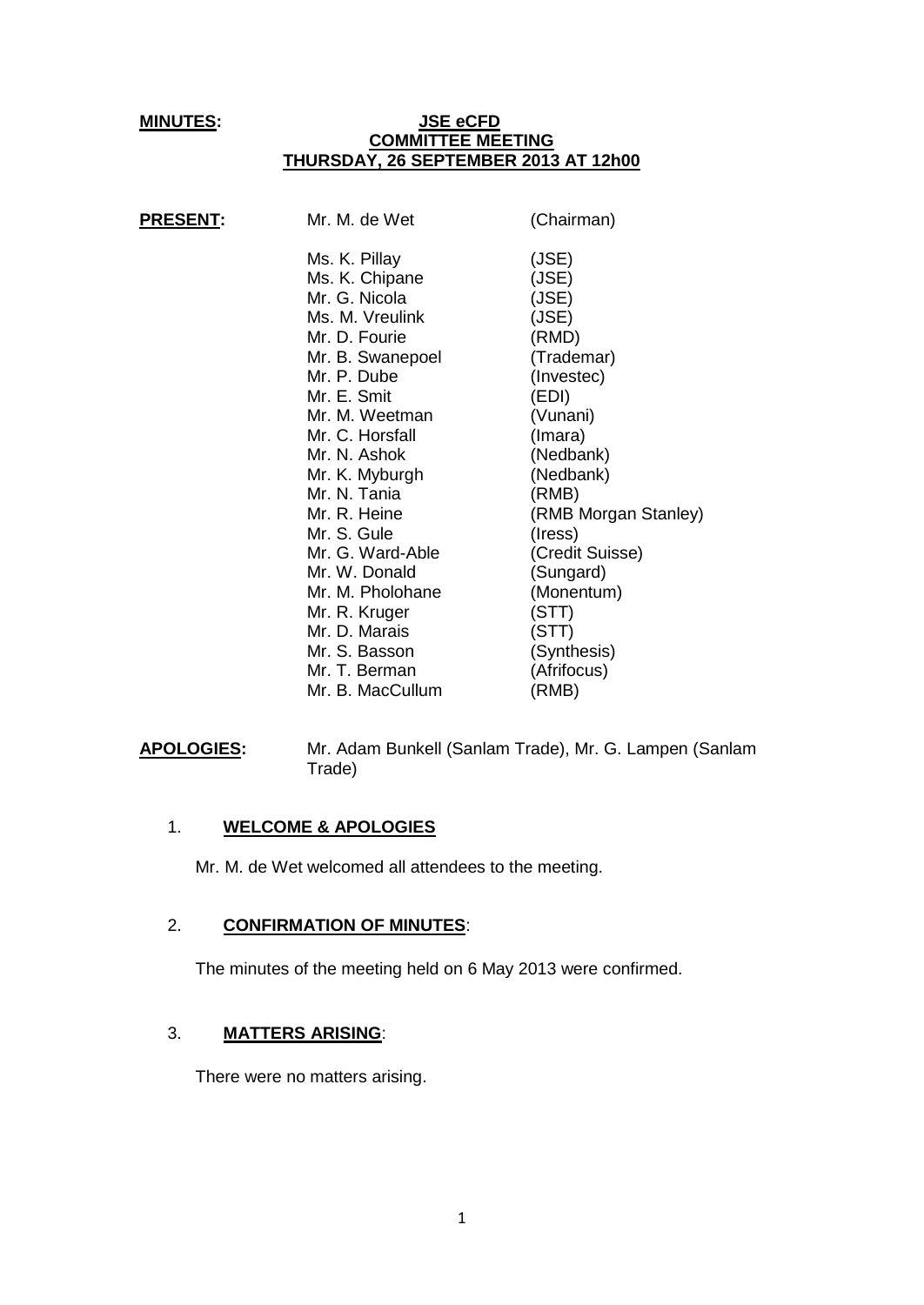# 4. **eCFD TRADING STATS UPDATE**

Ms. K. Pillay gave the Committee a brief overview of the eCFD trades and statistics for September 2013. There were 18 000 contracts traded and 1,8 million value traded since eCFDs were launched.

She also advised the committee that Investec and RMB Morgan Stanley are currently the eCFD market makers and thanked them for their support.

Mr. de Wet also advised the Committee that because the product is still in its prototype phase, the current stats are not a true reflection of the interest in eCFDs. He indicated that software providers are crucial to the success of the product and most providers are currently still in the development phase to cater for this new product.

## 5. **eCFD SOFTWARE UPDATE**

Ms. K. Pillay advised the Committee that the product is currently in the prototype phase and that the idea was to get the product to market as soon as possible to prove the concept and subsequently co-produce the product with the market. For every underlying, the team has had to create multiple contract codes for each interest rate which has been admin intensive and thus with the next software upgrade, the system will reflect one contract code per underlying, with an option to select the base rate and specify the interest spread (positive/negative) as an input. This will make the process of booking the trades a lot simpler.

With regard to the testing of the new version of the eCFDs, a software update has been received by the JSE, and is currently in the first phase of internal testing. They are also looking at making it available on the external testing environment to enable the market to test the solution.

Mr. de Wet advised that the instrument can only be booked by doing report only trades and not on the central order book. The Exchange will look into working with the software providers to automate the process of executing in the Equity Spot market and reporting back onto the Equity Derivatives market.

There will only be one base rate for now which will be SAFEY(Safex overnight rate), but in future, there will be an option to use other interest rates such as Prime, JIBAR, SABOR, etc. The Committee accepted the decision to continue to use SAFEY as a base rate for now.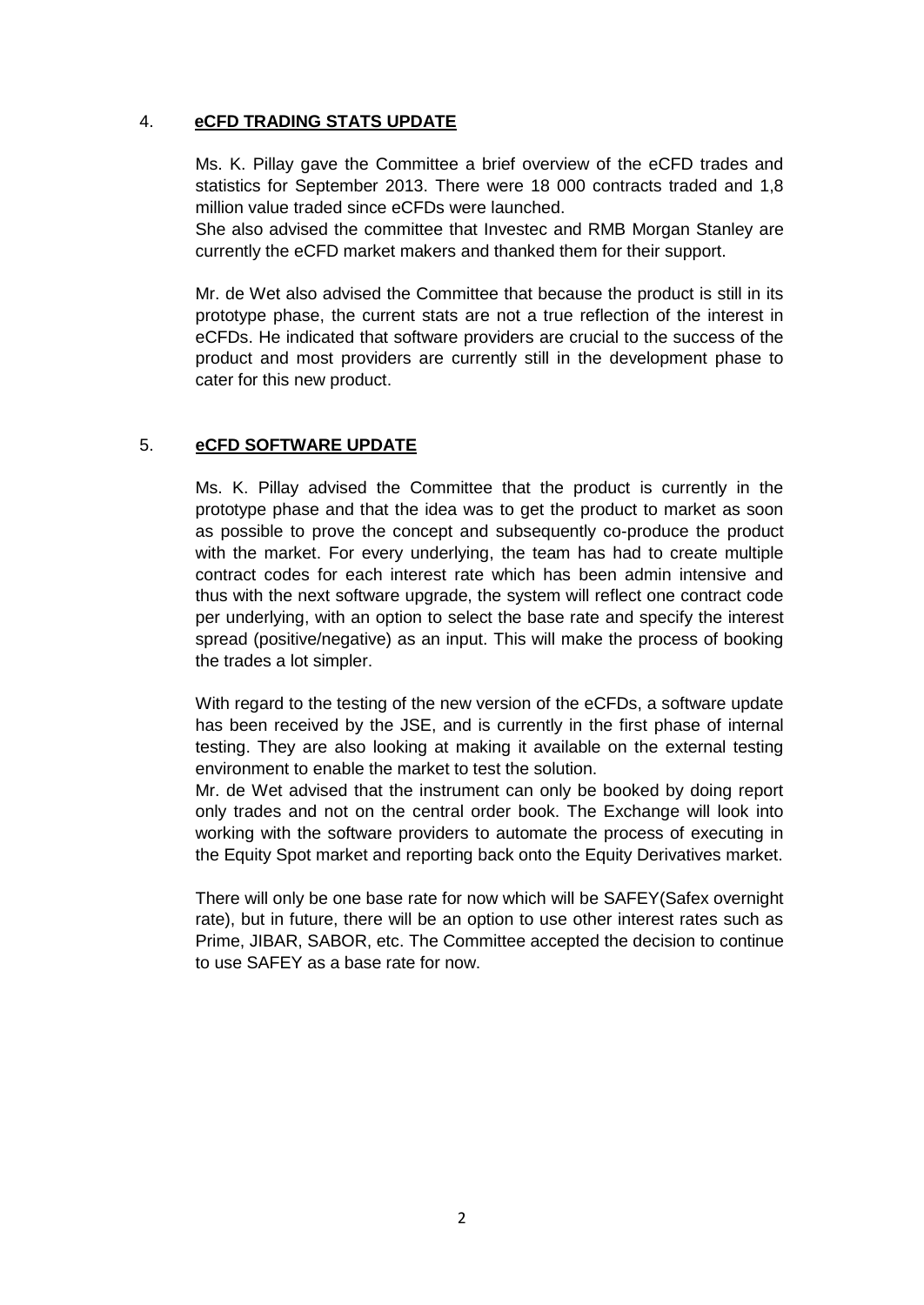## 6. **eCFD EXPIRY DATE**

With CFDs being perpetual instruments in nature in the OTC world, Mr. de Wet advised the Committee that because all current futures instruments have an expiry, the Exchange has had to create an expiry date for the eCFD prototype.

After a few consultations and previous eCFD meetings, the team came to a realization that from a market point of view there is a requirement for an expiry date and there are mechanisms that exist in the CFD world that assist with risk management of OTC CFDs which are not inherent in the futures market. Part of the software upgrade was to ensure that there is a capability of either having an expiry date or not.

The Committee had an open discussion about having an expiry date and some committee members were opposed to this as it is meant to be perpetual in nature.

A member advised that he is of the opinion that an expiry date is required, and with this being a new product, there are still a lot of issues that the Committee can unearth, however, a 12 month expiry would be ideal and the product could be priced up adequately and still be competitive with a 12 month expiry. He also raised the fact that "abandonment" functionality would create instability in the product.

Another issue raised was that funding overnight and borrowing for one year or more may be an issue and not as competitive as per OTC CFDs. It was also noted that while margins will offset, the individual instruments at different rates will be displayed as separate positions in the system.

Mr. de Wet advised the member that the product is still new and that as the product grows a lot of issues will be ironed out and addressed, and after deliberating, it was agreed that the expiry would be one year pecked on the March close out in line with the current single stock futures.

# 7. **eCFD FUNDING SPREAD FOR BROKERS**

The Committee was given a brief explanation on how the Exchange proposes brokers can share in the funding spread with the aid of a presentation. The proposal illustrates how the parties involved in the transaction would be linked, how the fees would be charged, as well as how the transactions would appear in the books of all parties involved.

It was noted that while the link between the client, broker and market maker is useful, it does not create contractual arrangements between the client and the market maker.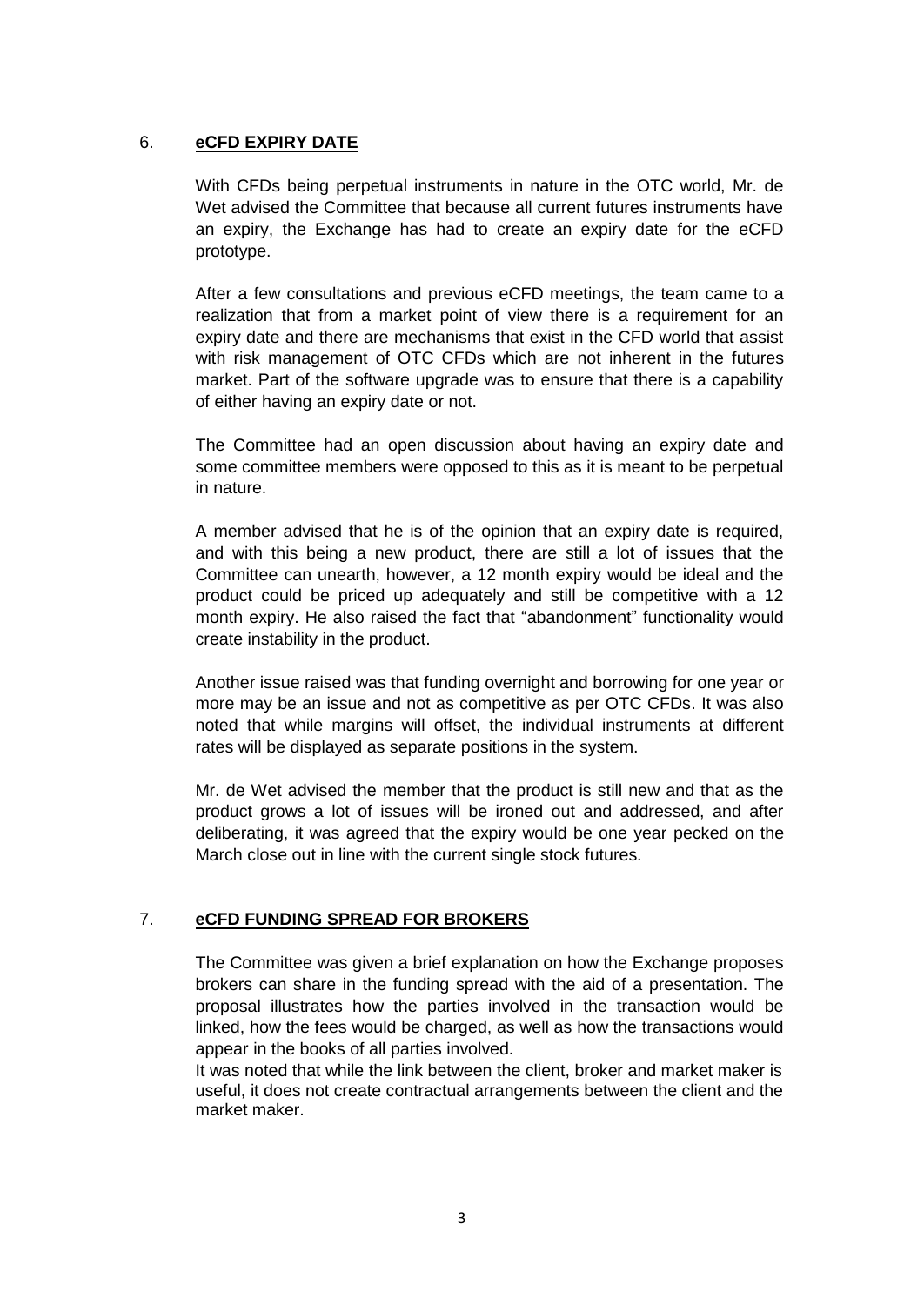### 8. **eCFD MARKET MAKER BROKERAGE** (Contd. from previous agenda item)

The Committee was advised that this is a proposed solution and that the Exchange will still review it and provide feedback and possibly even a different solution at a later stage.

In conclusion the Committee noted that it would be useful if the product allowed brokers to take a turn on the funding and borrowing rates. It was also noted that it will be useful if the system automatically created the legs associated with this process.

# 9. **eCFD JSE TRADING FEES**

It was noted that eCFD fees have to be in line with Single Stock Future fees. One reason for this is to avoid cannibalisation where the market moves to trading one product as opposed to another solely because of fees.

The JSE looked into how CFDs are charged locally as well as at other exchanges in the market and found that it is usually a case of a transaction fee being charged, as well as an additional fee on the position and/or a management fee.

In line with SSFs, the Exchange will charge a 1.75 bps transactional fee and the brokers and market makers involved will earn the entire interest rate spread. This solution will ensure consistent pricing, and when comparing how other exchanges such as the Australian Exchange charge on these products, this proposal seemed to be significantly less.

It was noted however, that depending on one's holding period, one product will be cheaper or more expensive than the other when comparing Single Stock Future fees to eCFDs as there would be less rolling in eCFDs.

It was also noted that the OTC market offering is significantly cheaper with regard to fees. The Committee members' stance is that there has to be some sort of incentive for moving from the OTC space to the Exchange.

It was agreed that the Exchange will give this more thought but the cannibalisation between SSFs and eCFDs remains a problem associated with this proposal.

### 10. **GENERAL / NEW IDEAS**

No points were discussed under this agenda item.

### 11. **Close**

Mr. M.de Wet thanked the Committee and closed the meeting.